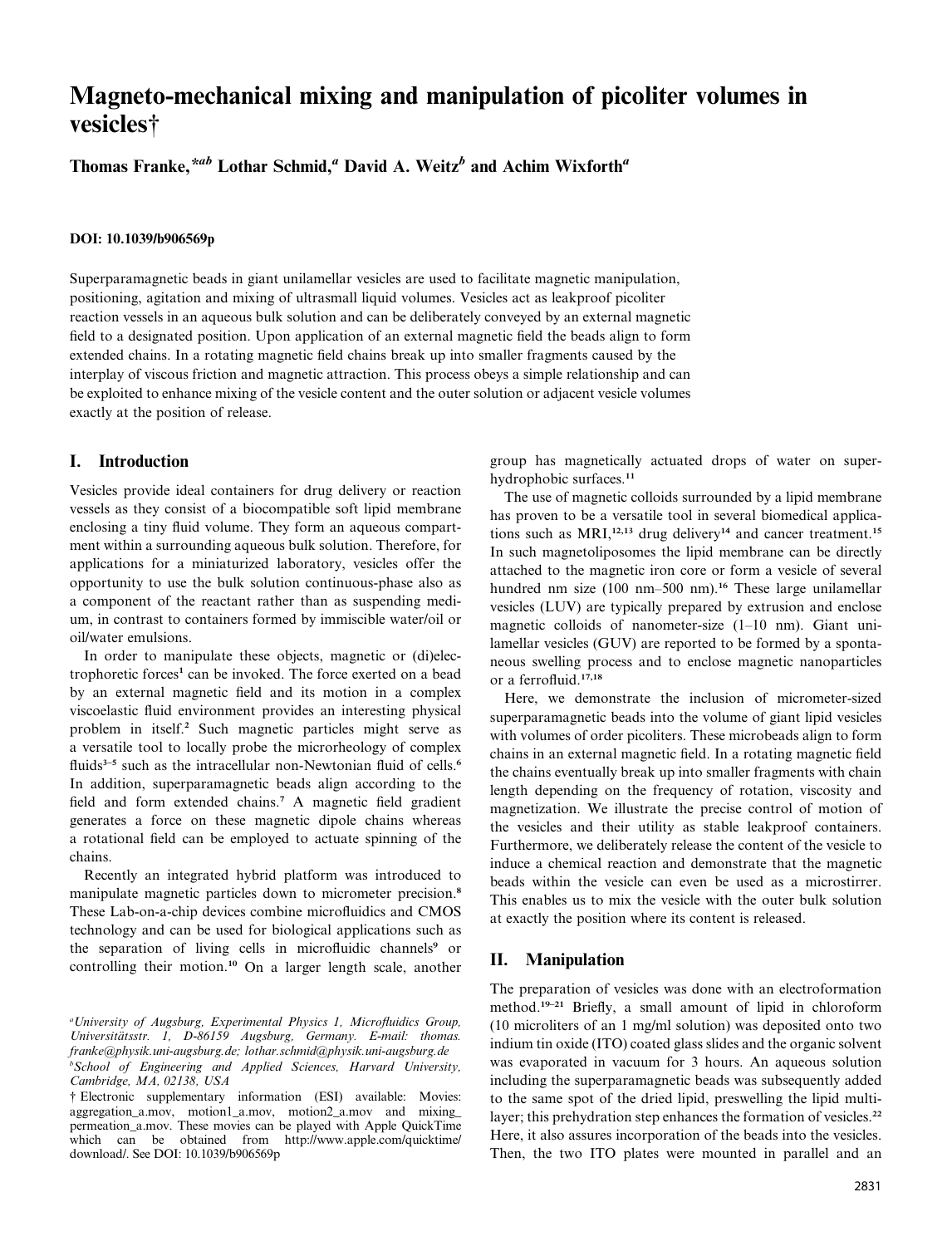

(c) 24s after switch-on

(d) 8s after switch-off

Fig. 1 Magnetic field induced aggregation of superparamagnetic beads in a vesicle. The scale bar represents  $20 \mu m$ . (a) Without magnetic field, the beads diffuse freely within the vesicle volume. (b) 3 seconds after an external magnetic field  $B \approx 2.3$  mT is applied, the beads successively aggregate to form extended chains. (c) After 24 seconds all beads have aligned into several long chains. (d) 8 seconds after switching off the field the beads have dispersed again. The formation and decomposition of chains is reversible and was induced several times. See movie aggregation a.mov in the ESI.<sup>†</sup>

electric field of 1 V/mm at a frequency of 10 Hz was applied for at least 3 hours. Usually, just before harvesting the vesicles, the voltage was increased to 10 V at 1 Hz to facilitate the separation of vesicles. Using this method, many giant unilamellar vesicles, with diameters larger than 10 microns, were successfully formed, containing dozens of superparamagnetic beads.

The superparamagnetic beads within the vesicles assemble into a line to form a chain upon application of an external magnetic field (see Fig. 1). The minimum magnetic field strength  $B_{\text{min}}$  required to manipulate a single superparamagnetic bead can be estimated from its magnetic susceptibility,  $\gamma = 1.4$ . The magnetic moment of a spherical paramagnetic particle of volume V is given by  $m = V\chi B/\mu_0$  and its potential energy is  $E_{pot} = -mB = -\chi V B^2/\mu_0$ , with  $\mu_0$  denoting the magnetic constant. Therefore, to exceed thermal energy, a field of  $B_{\text{min}} \approx 59 \mu T$  is necessary for a 1-um-diameter bead. Because this field is so low, it can easily be obtained using a permanent magnet or even generated by a current flowing through a microwire. 8

The magnetic force acting on the bead is proportional to the gradient of the field and the susceptibility difference  $\Delta \chi$  between water and bead.

$$
F = \frac{V\Delta\chi}{\mu_0} (\vec{B} \cdot \nabla)\vec{B}
$$
 (1)

Although this formula is widely used, recent results suggest that it should be expanded with an additional term reflecting an initial



Fig. 2 Micrograph of a vesicle which includes about 20 superparamagnetic beads being chained up. We control the magnetic field gradient to direct the vesicle along a designated path. The mean velocity of the vesicles is  $v = 7 \mu m/s$ . The image is an superposition of snapshots of the vesicle at different times as indicated. The arrows indicate direction of motion. See movies motion1 a.mov and motion2 a.mov in the ESI.<sup>†</sup>

magnetization. 2 It can be used to estimate the parameters needed to actuate a vesicle in solution. The magnetic force must balance the hydrodynamic drag force, approximated by Stokes' law  $F_d$  =  $6\pi\eta r v$ , where v is the velocity of the vesicle of radius r and  $\eta$  the viscosity of the surrounding fluid. To move a vesicle with  $r =$  $20 \mu$ m containing 30 superparamagnetic beads with a diameter of 1 µm and a magnetic susceptibility  $\chi = 1.4$  at a speed of 1 µm/sec in water, a field gradient of  $B_x \partial B_x / \partial x = 0.22$  T<sup>2</sup>/m is necessary.

The direction of motion of a vesicle can be controlled by the direction of the magnetic field gradient allowing it to be maneuvered to any designated position; an example of the motion of a vesicle driven by a magnetic field is shown in Fig. 2.

In addition, application of a rotating magnetic field causes the superparamagnetic chain to rotate inside the vesicle, eventually causing a rotation of the vesicle itself. In this way, the chain acts as a microstirrer in a closed volume and can be used to enhance mixing.

To confirm the integrity of the lipid membrane and to prove that the vesicle is not leaking any content, we added fluorescein at a 100 mM concentration to the continuous phase fluid. At such high concentrations, fluorescein is self-quenching, making it very sensitive to even small permeation of water through the lipid membrane. Any exchange of liquid across the membrane would therefore reduce the self-quenching and consequently increase the fluorescence. We estimate the detection limit for leaking to be 1/1000 of the respective vesicle volume as determined by a calibration of intensity against fluorescein concentration. We encapsulated magnetic beads and aligned them into chains with an external magnetic field. As a vesicle is moved across the microchamber, repeated rotations of the chains were initiated without detection of any fluorescent signal. This demonstrates that the vesicle is leakproof. However, subsequent addition of the membrane-porating surfactant Triton-X causes permeation of water through the membrane and a strong increase in fluorescent signal as demonstrated in Fig. 3. This also shows that we can deliberately induce a reaction of the vesicle's content with the bulk at a designated position.

# III. Mixing

Generally, after releasing the content of the vesicle, the intravesicular fluid volume mixes diffusively with the surrounding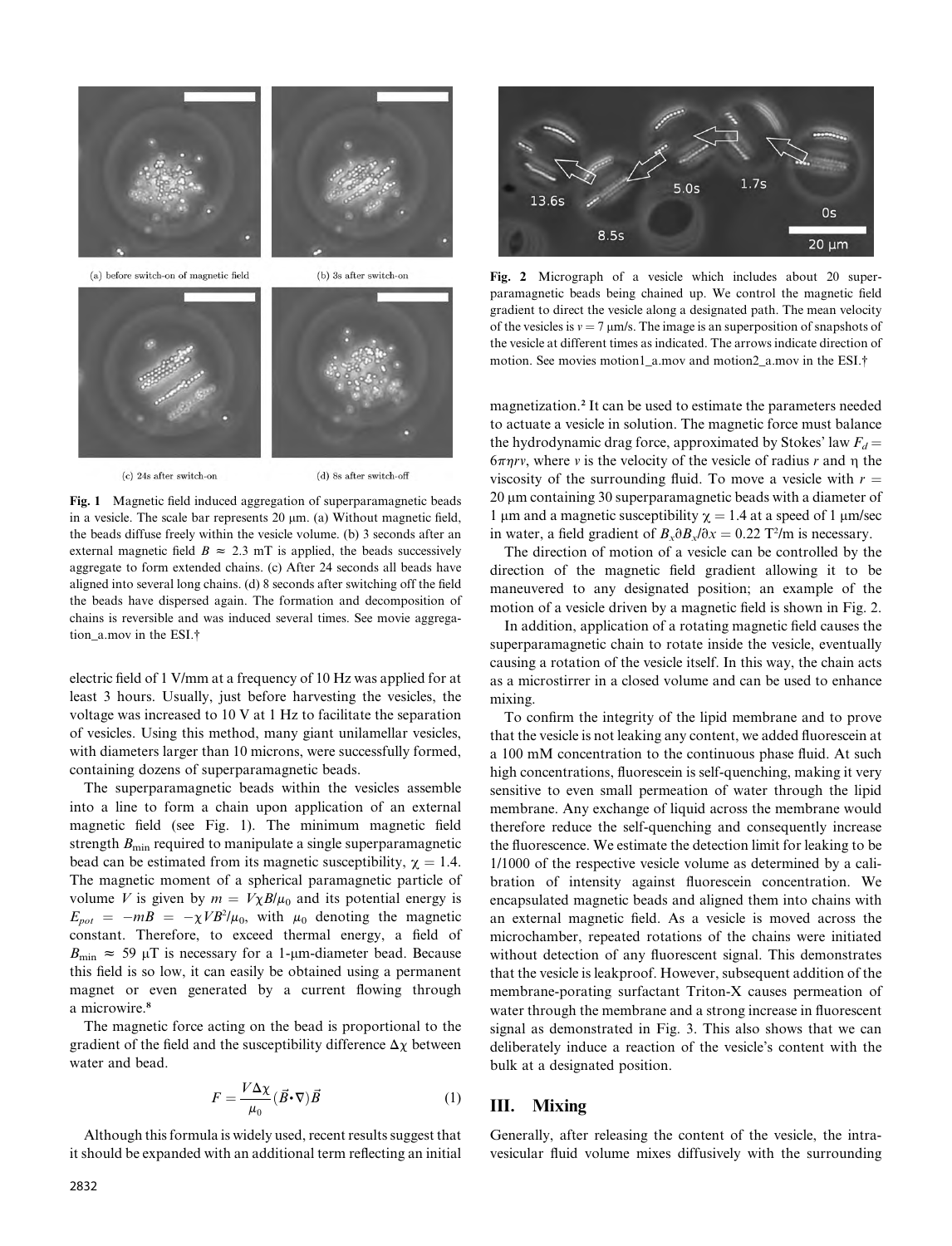

Fig. 3 A vesicle with magnetic beads was positioned and subsequently the membrane was dissolved. (a) Initial increase of fluorescent signal at  $t = 24$  sec; (b) Maximum of fluorescence is reached at  $t = 73$  sec; (c) Decreasing intensity at  $t = 171$  sec; The white scale bars represent 10 µm; The plots below correspond to the respective micrographs above and show the fluorescence intensity profile along the white dash-dotted line; (d) The integrated intensity of the entire vesicle (black circles) and the permeated volume relative to the volume of the vesicle (red triangles) as determined by a calibration of intensity against concentration. See also movie mixing\_permeation\_a.mov in the ESI.†

bulk solution. Here, we show that the magnetic beads within a vesicle can be also used to enhance mixing by active agitation. We apply a rotating external magnetic field to a number of magnetic chains.

The chain length of agglomerated beads depends critically on the frequency of chain rotation, 23,24 which is a fundamental parameter for mixing efficiency. <sup>25</sup> The bead chains split into smaller fragments when the frequency is increased above a critical frequency  $\omega_{cr}$ , whose value depends on the number of beads  $n$  and the viscosity of the bulk solution  $n$ .

We propose a simple model: Opposing forces act upon the two sides of the rotating chain due to hydrodynamic drag (see model Fig. 4). The drag force  $F_i$  acting on bead i can be estimated by Stokes' law 26,27

$$
F_i = 6\pi r \eta v_i = 3\pi d^2 \eta \omega \cdot i \tag{2}
$$

where r,  $d$  is the radius and diameter of the beads,  $\eta$  is the viscosity of the fluid,  $v_i$  the velocity of the respective bead, and  $\omega$ denotes the angular velocity of the rotating chain (which is the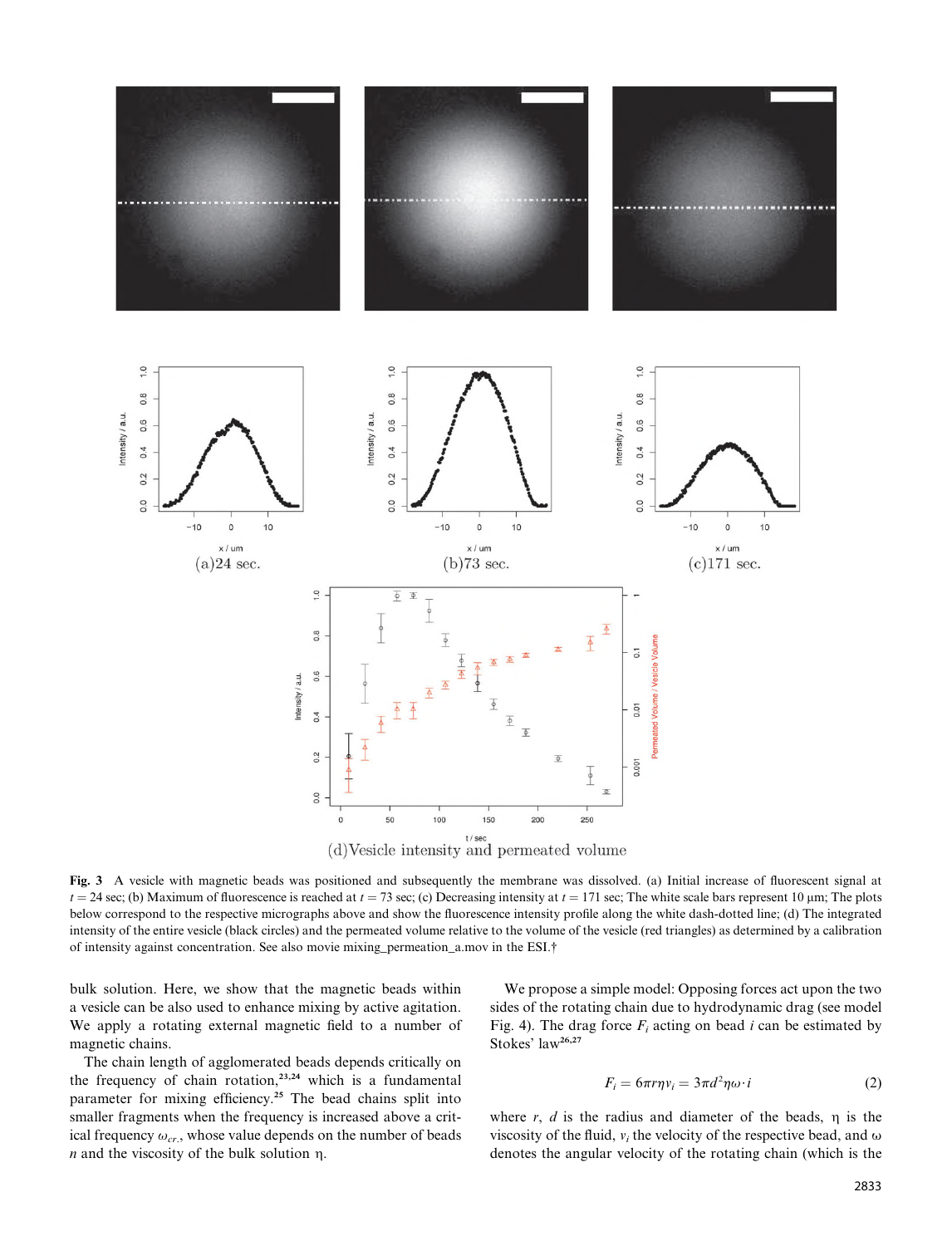

Fig. 4 Sketch of a chain composed of superparamagnetic beads. A hydrodynamic drag force  $F_i$  acts on bead i (numbering as indicated in the figure) as a result of the rotation of the chain as a whole. The aggregate is assumed to stick together by next neighbor interaction.

same as the angular velocity of the rotating field). The overall drag force  $F<sub>D</sub>$  acting on one half of the microstirrer therefore is given by the sum of all forces  $F_i$  acting on the beads forming this half of the chain:

$$
F_D = \sum_{i=1}^{n/2} F_i = \frac{3}{8} \pi d^2 \eta \omega n^2 = \frac{3}{4} \pi^2 d^2 \eta f n^2 \tag{3}
$$

Here we replaced the angular velocity  $\omega$  of the field with its frequency  $f = \omega/2\pi$ . This formula applies only if the bead number  $n$  is even; for an odd number of beads in the chain, the index *i* runs to  $(n - 1)/2$ , and  $n^2$  must be replaced by  $n^2 - 1$ . However, for all relevant cases this is negligible as already for 7 beads the deviation is only 2%. This tangential drag force must be balanced by the attractive magnetic force acting between the beads that make up the chain. The direction of the attractive force is approximately parallel to the line connecting two adjacent beads. Eventually, close to the critical angular velocity, the chain adopts an S-shape. <sup>28</sup> Therefore, the relevant length of the chain in Eq. 3 is reduced; however, observations suggest that this is a minor effect. 29

To estimate the attractive force between adjacent beads, we assume that a bead with magnetic moment  $m$  interacts only with its next neighbor and thus exhibits a potential energy of

$$
U = \frac{m^2}{2\pi\mu_0} \frac{1}{l^3} = \frac{\mu_0}{2\pi} V^2 M^2 \frac{1}{l^3}
$$
 (4)

Here,  $M$  is the magnetization and  $V$  the volume of the bead, l denotes the distance of adjacent beads. In a magnetic field  $B \approx 15$  mT a bead of diameter  $d = 1$  µm gains a magnetic moment  $m = 8.8 \times 10^{-15}$  A m<sup>2</sup>. Here, we have taken the magnetic susceptibility to be  $\chi = 1.4$  (as reported by the supplier Invitrogen) and estimated the strength of the field at a distance of 8.5 mm between the bead and the center of the permanent magnet. Hence the attractive force, which is an estimate for the critical drag force strength of chain breakup, is

$$
F_M = -\frac{\partial U}{\partial l}\bigg|_{l=d} \approx 46 \text{ pN}
$$
 (5)

At the point of chain breakup, the attractive magnetic force  $F_M$  balances the drag forces  $F_D$ . Therefore, the number of beads n can be calculated from equations 3 and 5 to be



Fig. 5 Demonstration of the critical frequency of chain breakup depending on the length of the chain (number of superparamagnetic beads). Experiments were done in several dextrane solutions of different viscosities and are displayed in red, blue and green respectively. Plotted is the shear strength against number of beads (masterplot). The solid line is a 1/n <sup>2</sup> fit according to our model Eq. 6 and shows reasonable agreement. The dashed lines show the error range.

$$
\frac{1}{n^2} = 9 \frac{\eta \omega}{\mu_0 M^2} \tag{6}
$$

This result is proportional to the Mason number  $Ma = 12^2 \eta \omega l$  $\mu_0 M^2$ <sup>23–25,27</sup> The Mason number in our experiments varies between  $0.006 \leq Ma \leq 0.022$  in water. To test our model, we plot the results of our experiments for chain breakup at different viscosities together with the theoretical model in Fig. 5. The masterplot exhibits a quadratic dependence of the critical shear stress on the number of beads, consistent with the predictions of Eq. 3, for all viscosities measured. In addition, exploiting Eq. 3 we can extract the critical force from the  $1/n^2$ fit to be 32.5 pN, in good agreement with our estimate (Eq. 5). Here we employ that  $F_M = F_D$  at the critical frequency. Thus, our model correctly accounts for the basic physics of this behavior.

To quantify the fluid flow, we used small tracer particles in close proximity to the microstirrer. The overall trajectories of these tracers are circles around the center of the microstirrer with additional small oscillations as shown in Fig. 6. 30,31 These oscillations have the same frequency as the magnetic stirrer. The angular velocity of the overall circular motion of individual tracer beads decreases with distance from the center of the stirrer as shown in the inset of Fig. 6. Therefore, the spatial period length of the oscillating trajectories decreases.

The efficiency of mixing depends on the diffusion coefficient of the particles that are to be mixed. With small particles, mixing is dominated by diffusion, while for large particles, advection is more important. The ratio of these two effects is characterized by the Péclet number  $Pe = Lv/D$ , with the characteristic length L, velocity  $v$  and diffusion coefficient  $D$ . Calhoun et al. characterize the mixing efficiency by a mixing rate. <sup>25</sup> They determined the dependence of the mixing rate on the Péclet number and found that for high Péclet numbers  $Pe \geq 50$ , mixing is dominated by stirrer-induced advection and diffusion effects are negligible.<sup>25</sup> For typical chain dimensions  $L \approx 10 \mu m$  and stirrer frequencies  $f = 3$  Hz of our mixer we estimate the diffusion coefficient for